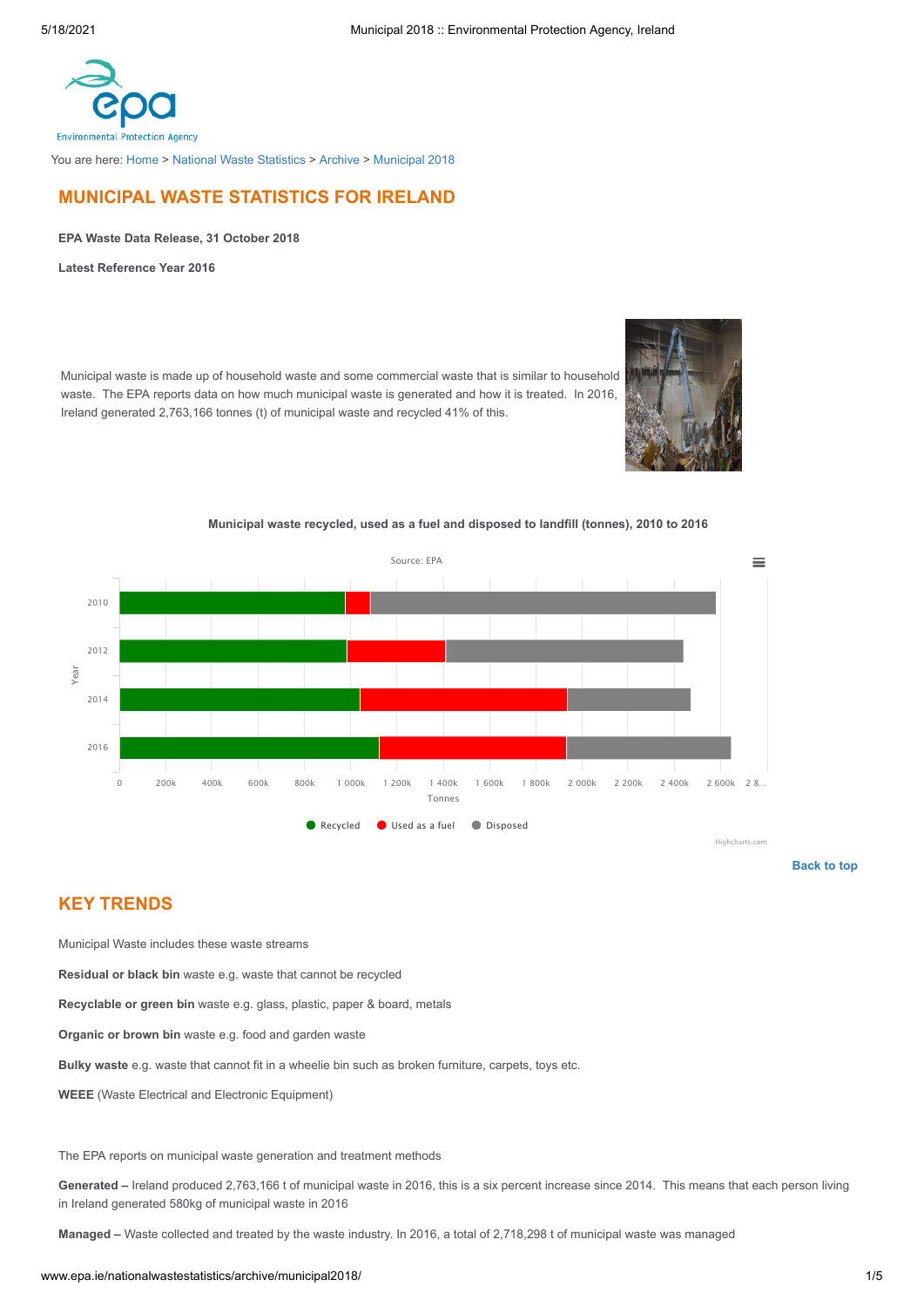**Unmanaged –**Waste that is not collected or brought to a waste facility and is therefore likely to cause pollution in the environment because it is burned, buried or dumped. The EPA estimates that 44,868 t was unmanaged in 2016

**Recovered –** the amount of waste recycled, used as a fuel in incinerators, or used to cover landfilled waste. In 2016, almost three quarters (74%) of municipal waste was recovered, this is a decrease from 79% in 2014

**Recycled –** the waste broken down and used to make new items. Recycling also includes the breakdown of food and garden waste to make compost. The recycling rate in 2016 was 41%, the same as 2014

**Disposed –** the waste landfilled or burned in incinerators without energy recovery. Just over a quarter (26%) of municipal waste was landfilled in 2016

#### **Future Focus**

Municipal waste generation in 2016 rose in line with economic growth. The future focus must now be on prevention of waste generation, increase preparation for reuse (e.g. waste electrical and electronic equipment) and increase recycling.

Ireland's recycling rate has not changed significantly between 2012 and 2016. There are more challenging recycling rates proposed under the Circular Economy Package, so Ireland will need initiatives and policies to improve municipal recycling rates.

The EPA uses guidance on municipal waste data collection, which is available on the Eurostat website (the European Union's statistical Office), to compile municipal waste data.



## **Municipal waste managed (tonnes), 2007 to 2016**

**[Back to top](#page-0-0)**

### [Show Table 1 Municipal waste generated, managed and treated - 2012 to 2016](#page-1-0)

<span id="page-1-0"></span>

| <b>Treatment type</b>          | <b>Recovery code(s)</b>                                   | <b>2012 (tonnes)</b> | <b>2014 (tonnes)</b> | <b>2016 (tonnes)</b> |  |
|--------------------------------|-----------------------------------------------------------|----------------------|----------------------|----------------------|--|
| Material recycling             | R <sub>2</sub> -R <sub>11</sub><br>(excluding part of R3) | 828,492              | 863,172              |                      |  |
| Composting and digestion       | Part of R3                                                | 156,212              | 180,017              | 189.874              |  |
| Incineration / energy recovery | R <sub>1</sub>                                            | 427.093<br>893,030   |                      | 810.612              |  |
| Other recovery                 | Backfilling                                               | 38,914<br>102,376    |                      | 71,686               |  |
|                                | <b>Total recovery</b>                                     | 1,450,711            | 2,038,596            | 2,007,422            |  |

| <b>Treatment type</b>   | <b>Disposal code(s)</b> | <b>2012 (tonnes)</b> | <b>2014 (tonnes)</b> | <b>2016 (tonnes)</b> |  |
|-------------------------|-------------------------|----------------------|----------------------|----------------------|--|
| Incineration / disposal | D <sub>10</sub>         | 49                   | 92                   |                      |  |
| Landfill / disposal     | D1-D7, D12              | 1,027,577            |                      | 710,805              |  |
|                         | <b>Total disposal</b>   | 1,027,626            | 536,621              | 710,877              |  |
|                         |                         |                      |                      |                      |  |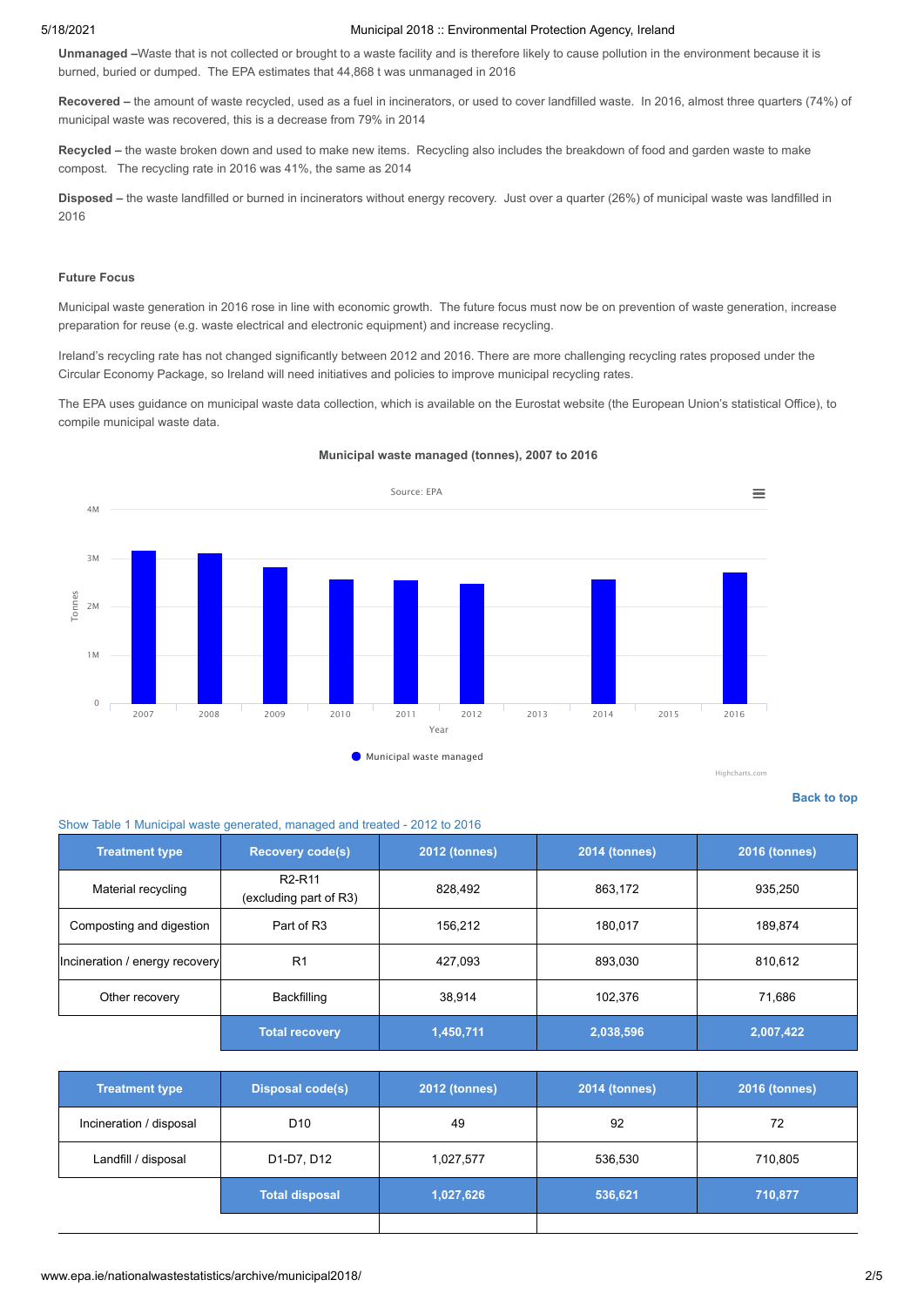| <b>Total municipal waste managed</b>                                           | 2,478,337 | 2,575,218 | 2,718,299 |
|--------------------------------------------------------------------------------|-----------|-----------|-----------|
| Total municipal waste generated<br>(generated = managed + estimate household \ | 2,692,537 | 2,619,023 | 2,763,167 |
| unmanaged waste) (see note)                                                    |           |           |           |

Note: The methodology for estimating household unmanaged waste was revised for 2014 reference year.

|                             | 2012 | 2014 | 2016 |
|-----------------------------|------|------|------|
| % Recovery<br>(of managed)  | 59%  | 79%  | 74%  |
| % Recycling<br>(of managed) | 40%  | 41%  | 41%  |
| % Disposal<br>(of managed)  | 41%  | 21%  | 26%  |

Open in Excel: [Table 1 Municipal waste generated, managed and treated in 2012 to 2016 \(XLS 11KB\)](http://www.epa.ie/media/EPA_Municipal_2018Oct_Ref2016_Table1_treatment_2012_2014_2016.xlsx)

[Show Table 2 Municipal waste generated by origin and by type in 2016](#page-2-0)

<span id="page-2-0"></span>

| Municipal waste generated by origin, 2016 | <b>Tonnes</b> |
|-------------------------------------------|---------------|
| Waste generated by households             | 1,483,642     |
| Waste generated by other sources          | 1,279,524     |

| Municipal waste generated by type of waste, 2016        | <b>Tonnes</b> |
|---------------------------------------------------------|---------------|
| Generation of household and similar waste               | 2,353,349     |
| Generation of bulky waste                               | 365,118       |
| Generation of waste electrical and electronic equipment | 44.699        |

Open in Excel: [Table 2 Municipal waste generated by origin and by type in 2016 \(XLS 9KB\)](http://www.epa.ie/media/EPA_Municipal_2018Oct_Ref2016_Table2_origin_type.xlsx)

[Show Table 3 Municipal waste managed 2007 to 2016](#page-2-1)

<span id="page-2-1"></span>

| <b>Reference Year</b>                         | 2007 | 2008 | 2009 | 2010 | 2011                                                                  | 2012 | 2013   | 2014      | 2015   | 2016      |
|-----------------------------------------------|------|------|------|------|-----------------------------------------------------------------------|------|--------|-----------|--------|-----------|
| <b>Municipal waste</b><br>managed<br>(tonnes) |      |      |      |      | 3,174,565   3,103,820   2,824,977   2,580,435   2,558,345   2,478,337 |      | Note 1 | 2,575,218 | Note 1 | 2,718,298 |

Note 1: 2013 & 2015 are interim reporting years and municipal waste managed data were not collected

Open in Excel: [Table 3 Municipal waste managed 2007 to 2016 \(XLS 10KB\)](http://www.epa.ie/media/EPA_Municipal_2018Oct_Ref2016_Table3_managed_2007-2016.xlsx)

# **BIODEGRADABLE MUNICIPAL WASTE DISPOSED TO LANDFILL**

## **EPA Waste Data Release, 15 March 2018**

## **Latest Reference Year 2017**

Biodegradable municipal waste (BMW) comprises those elements of the municipal waste streams that will rot or degrade biologically, for example food waste, garden & parks waste and paper & cardboard. Under the Landfill Directive (1999/31/EC) there are targets for the diversion of BMW from disposal to landfill. Diversion of BMW from landfill will assist mitigation of odour nuisance, reduce the aftercare burden for landfills and reduce greenhouse gas emissions.

The quantity of BMW disposed to landfill in 2017 was 307 ktonnes, compared to 390 ktonnes in 2016 (27 per cent decrease).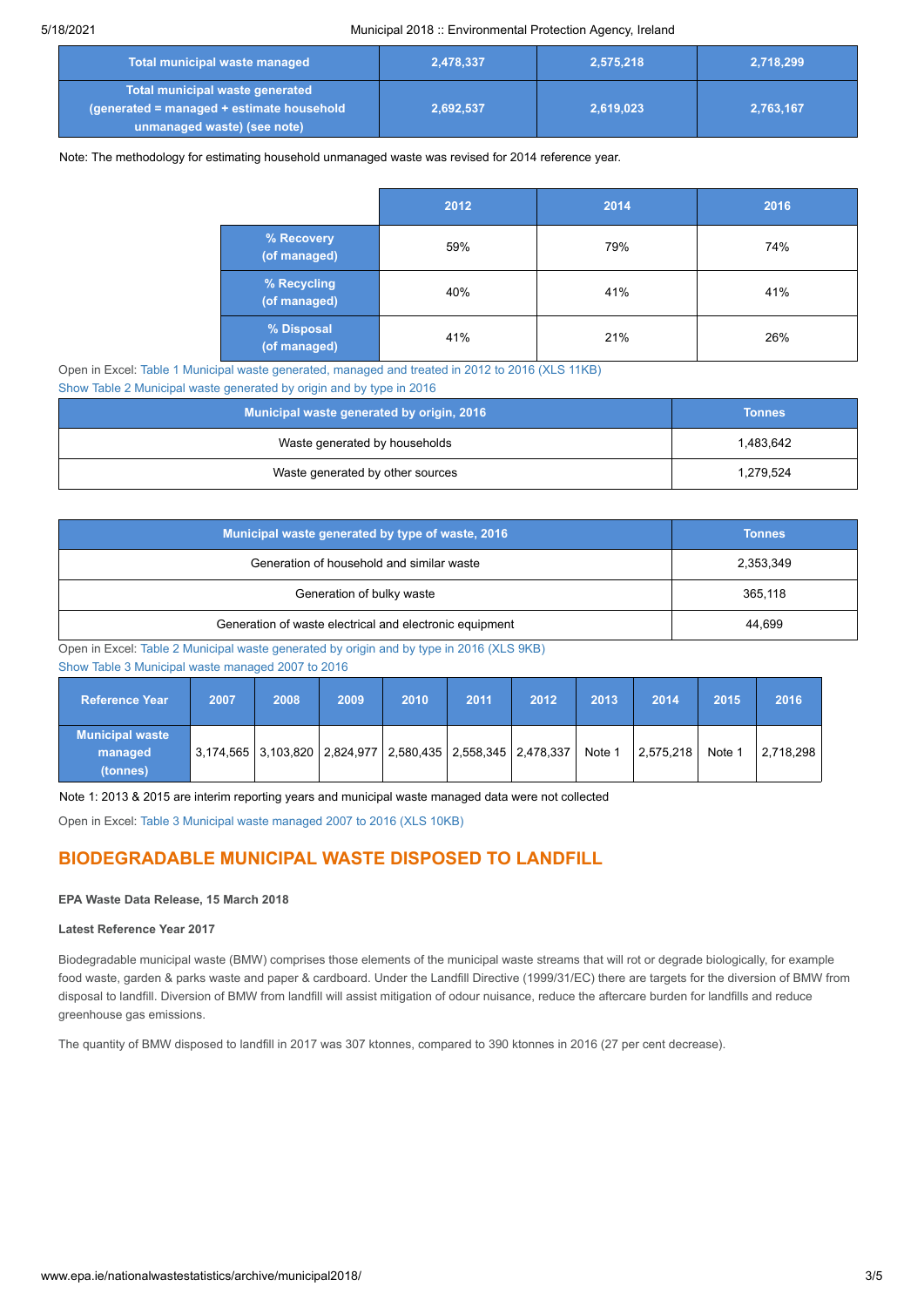5/18/2021 Municipal 2018 :: Environmental Protection Agency, Ireland



# **KEY TRENDS**

- Ireland has met all Landfill Directive targets for diversion of BMW from disposal to landfill to date.
- Five landfills accepted municipal waste for disposal in 2017 compared to twenty-five in 2010.
- ▶ The tonnage of BMW disposed to landfill decreased year on year up to 2014 but increased in 2015 and again in 2016. In 2016 the amount of
- municipal waste exported for waste-to-energy recovery decreased and this resulted in an increase in municipal waste disposed to landfill.
- A second municipal incineration plant came into operation in Q2 2017 and this additional waste-to-energy capacity has resulted in a decrease in municipal residual waste disposed to landfill.
- It is very important that there is adequate treatment infrastructure in the State to manage the increasing diversion from landfill of biodegradable waste and that recovery of waste is favoured over disposal, in line with the EU waste hierarchy.





#### **[Back to top](#page-0-0)**

### [Show Table 1 BMW quantity disposed to landfill, 2013 to 2017](#page-3-0)

<span id="page-3-0"></span>

| <b>Waste stream</b>                                  | <b>BMW</b><br>tonnes<br>2013 | <b>BMW</b><br>tonnes 2014 tonnes 2015 tonnes 2016 tonnes 2017 | <b>BMW</b> | <b>BMW</b> | <b>BMW</b> |
|------------------------------------------------------|------------------------------|---------------------------------------------------------------|------------|------------|------------|
| 2-bin residual<br>commercial waste                   | 52,847                       | 31,227                                                        | 27,318     | 54,228     | 35,306     |
| 2-bin residual household<br>waste                    | 75.311                       | 57,143                                                        | 36,423     | 64.834     | 53.285     |
| 3-bin residual<br>commercial waste                   | 43.679                       | 28.081                                                        | 40.518     | 30.501     | 23.229     |
| 3-bin residual household<br>waste                    | 51.648                       | 31,989                                                        | 45.089     | 98.775     | 72,558     |
| Bulky waste from sorting<br>of municipal waste skips | 30,130                       | 26,736                                                        | 39,663     | 50,155     | 44.319     |